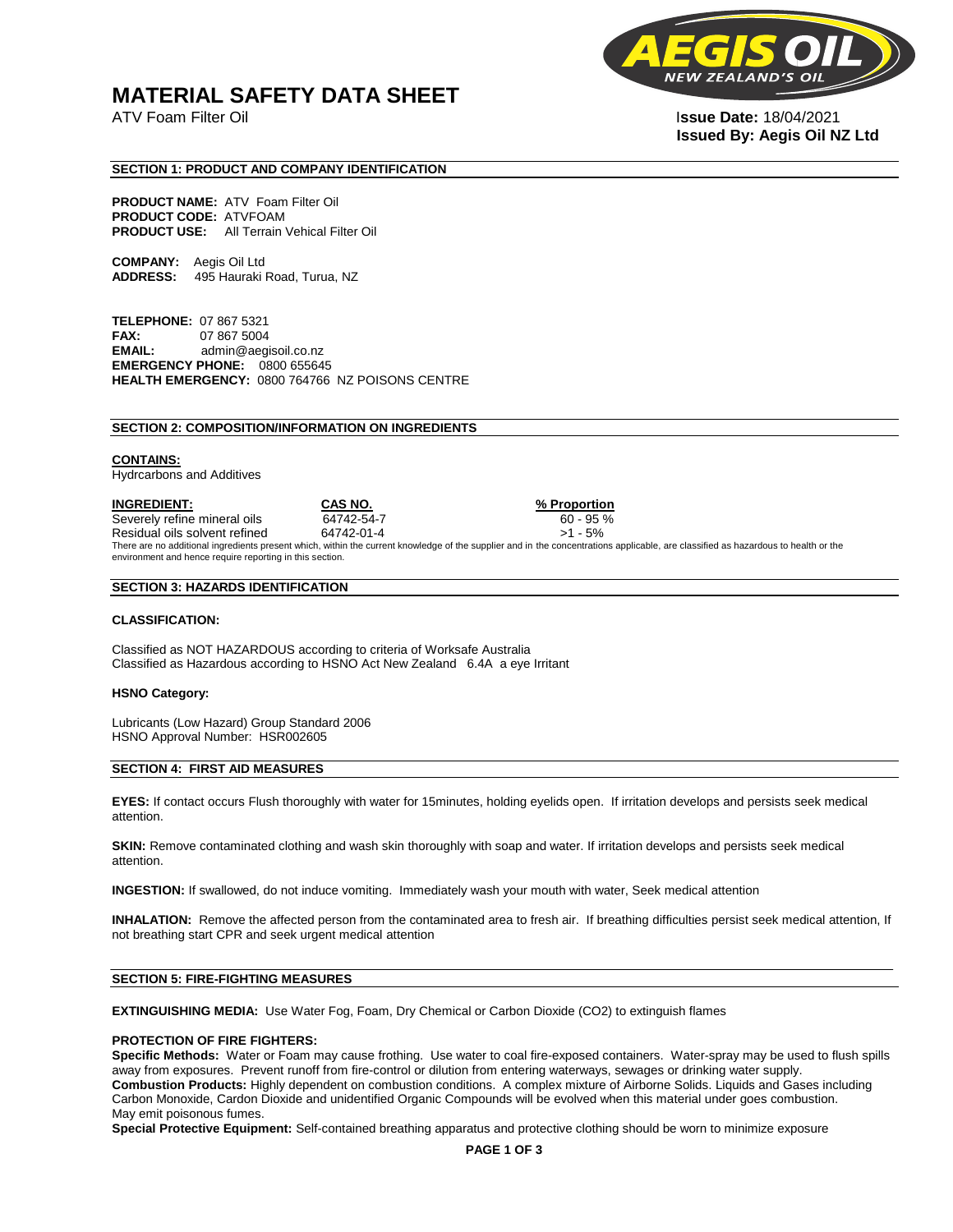# **MATERIAL SAFETY DATA SHEET**



ATV Foam Filter Oil I**ssue Date:** 18/04/2021 **Issued By: Aegis Oil NZ Ltd** 

# **SECTION 6: ACCIDENTAL RELEASE MEASURES**

**SPILL MANAGEMENT:** Eliminate all sources of ignition in the vicinity of the spilled material. Stop the leak if safe to do so. Contain and absorb with suitable absorbent material. Collect material and place into a suitably sealed and labeled container – Dispose of in the manner consistent with applicable regulations. Observe precautions in Exposure Controls/Personal Protection. Avoid breathing vapours and contact to the skin and eyes

**NOTIFICATION PROCEDURES:** Report spills as required to appropriate authorities Local Environment, Health Officer, Area Water Authority and or Fire Brigade/Police

## **SECTION 7: HANDLING AND STORAGE**

**PRECAUTIONARY MEASURE:** Keep out of the reach of children

**GENERAL HANDLING:** Avoid contamination of the soil or releasing this material into sewage and drainage systems and bodies of water **STOREAGE:** Do not store in open or unlabeled containers. Store in a well ventilated place away from ignition sources, Strong Oxidizing Agents, Food Stuffs and Clothing. Keep closed when not in use or empty

**OTHER PRECAUTIONS:** Misuse of empty containers can be hazardous. Do not cut, weld, heat or drill. Do not pressurize or expose to open flame or heat. Keep closed when not in use or empty. Dispose of in the correct manner

# **SECTION 8: EXPOSURE CONTROLS/PERSONAL PROTECTION**

#### **ENGINEERING CONTROLS:** Use in a well ventilated area

**VENTILATION:** Natural ventilation should be sufficient**,** however where vapours or mists are generated the use of a local exhaust system is recommended.

**RESPIRATORY PROTECTION:** No respiratory protection is normally required. Where ventilation is inadequate and vapours and/or mists are generated the use of an approved respirator with organic vapour/particulate filter complying AS/NZ1715 and AS/NZS 1716 is recommended. **EYE PROTECTION:** Avoid contact with eyes. Normal industrial eye protection practices should be employed

**SKIN PROTECTION:** No special protective clothing is required. Wear Gloves of impervious material if handling material for prolonged periods and chemical resistant Apron where clothing is likely to be contaminated is recommended.

**WORK HYGIENIC PRACTICES:** Good Personal hygiene practices should be followed

# **EXPOSURE GUIDELINES:**

| <b>Component</b> | <b>Country.Agency</b> | <b>TWA</b>          | <b>STEL</b>    | Ceilina | <b>Notation</b>          |
|------------------|-----------------------|---------------------|----------------|---------|--------------------------|
|                  |                       |                     |                |         |                          |
| Oil Mist         | New Zealand           | 5 <sub>mq</sub> /m3 | $10$ mg/m $3-$ |         | $\overline{\phantom{a}}$ |

Consult local authorities for the appropriate values

# **SECTION 9: PHYSICAL AND CHEMICAL PROPERTIES**

**Attention: The data below are typical values and do not constitute a specification** 

**COLOUR:** Amber **ODOUR:** Mild **ODOUR THRESHOLD:** Not Establish **PHYSICAL STATE:** Liquid **BOILING POINT:** >220 ºC **SOLUBILITY:** Insoluble **SPECIFIC GRAVITY:** Typically 0.865g/mL **VAPOUR PRESSURE:** Expected to be <0.0005 kPa @ 20 ºC **VAPOUR DENSITY:** >2.0 **KINEMATIC VISCOSITY:** Typically 15 cSt @ 100 ºC **FREEZING POINT: Not Establish FLASH POINT:** > 200 ºC **FLAMMABILITY:** Not Establish